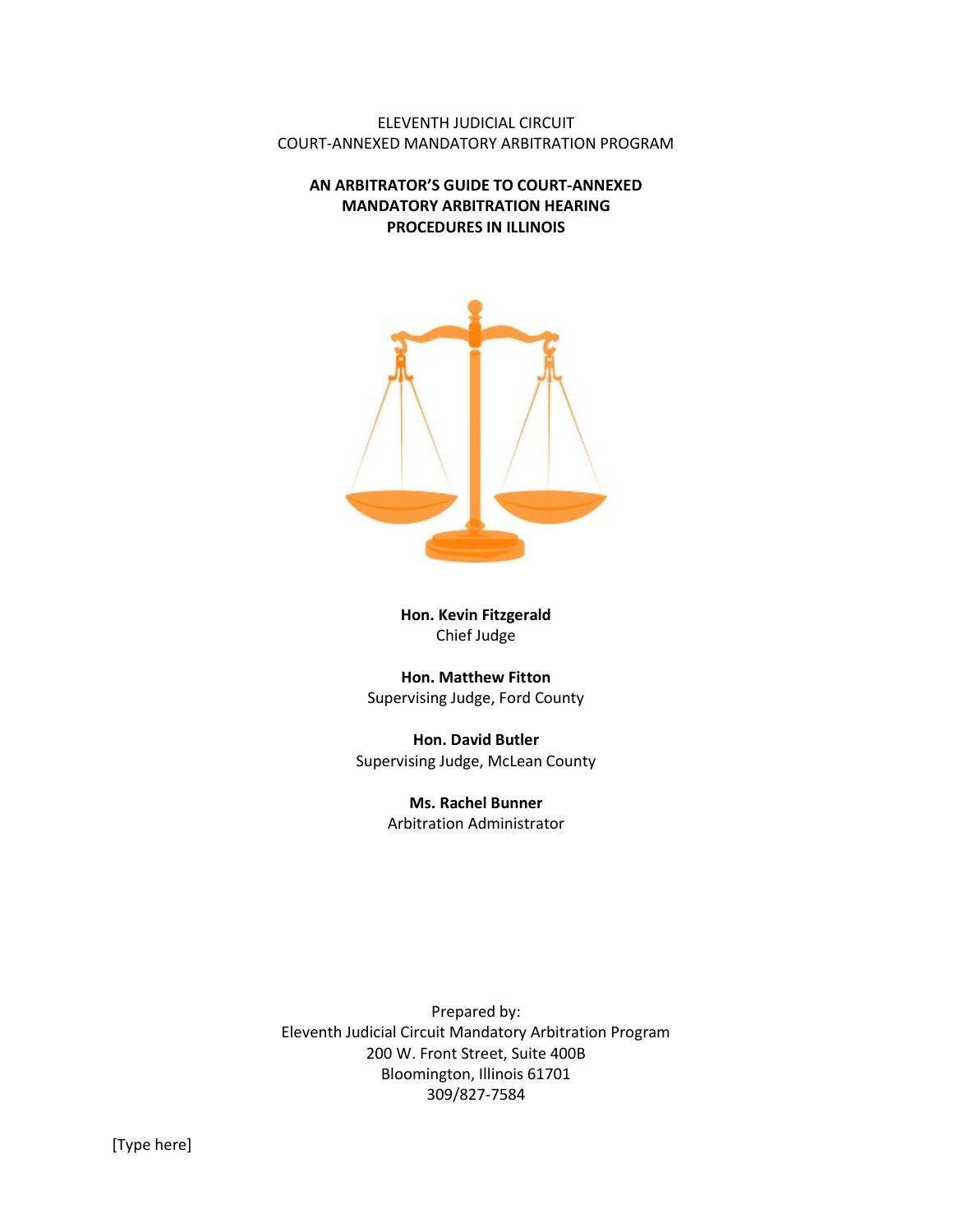### TABLE OF CONTENTS

# AN ARBITRATOR'S GUIDE TO COURT-ANNEXED MANDATORY ARBITRATION HEARING PROCEDURES

| А. | <b>INTRODUCTION</b>                                                                                                                                                                                                                                                                    |                                                         | 1                                |
|----|----------------------------------------------------------------------------------------------------------------------------------------------------------------------------------------------------------------------------------------------------------------------------------------|---------------------------------------------------------|----------------------------------|
|    | 1.<br>Overview of Court-Annexed Mandatory Arbitration<br>2.<br>Outline of the Order of Proceedings<br><b>Arbitrator Recusal Checklist</b><br>3.                                                                                                                                        |                                                         | 1<br>$\overline{2}$<br>3         |
| В. |                                                                                                                                                                                                                                                                                        | ARBITRATOR APPOINTMENT, QUALIFICATIONS AND COMPENSATION | 6                                |
|    | <b>Arbitrator Qualifications</b><br>1.<br>Oath of Office and Indemnification of Arbitrators<br>2.<br>3. Compensation<br>4. Obligations of Arbitrator                                                                                                                                   |                                                         | 7<br>7<br>8<br>8                 |
|    | C. ARBITRATOR DISQUALIFICATION, RECUSAL AND CHALLENGE                                                                                                                                                                                                                                  |                                                         | 8                                |
|    | Arbitrator Recusal and Disqualification<br>1.<br>Change of Venue from Arbitration Panel<br>2.<br><b>Ex-Parte Communications</b><br>3.<br><b>Arbitrators May Not Testify</b><br>4.                                                                                                      |                                                         | 8<br>9<br>9<br>10                |
| D. | <b>CASE JURISDICTION</b>                                                                                                                                                                                                                                                               |                                                         | 10                               |
|    | <b>Eligible Actions</b><br>1.<br>2. Law Division Cases<br>3. Chancery Cases                                                                                                                                                                                                            |                                                         | 10<br>10<br>11                   |
| E. | <b>AUTHORITY OF THE ARBITRATION PANEL</b>                                                                                                                                                                                                                                              |                                                         | 11                               |
|    | Powers of the Arbitrators<br>1.<br>Province of the Arbitration Panel<br>2.<br>3.<br>Role of the Chairperson<br>Questioning the Witnesses and Assistance of Counsel<br>4.                                                                                                               |                                                         | 11<br>12<br>12<br>12             |
| F. | CONDUCT OF THE ARBITRATION HEARING                                                                                                                                                                                                                                                     |                                                         |                                  |
|    | 1.<br><b>Time Management</b><br>2.<br>Court Reporters and Record of Proceedings<br>Translators and Interpreters for the Deaf<br>3.<br><b>Established Rules of Evidence</b><br>4.<br>5.<br>Documents Presumptively Admissible<br>The Introduction of Non-timely Rule 90 Documents<br>6. |                                                         | 13<br>13<br>13<br>14<br>14<br>15 |
|    | Submission of Voluminous Documents or Depositions<br>7.                                                                                                                                                                                                                                |                                                         | 15                               |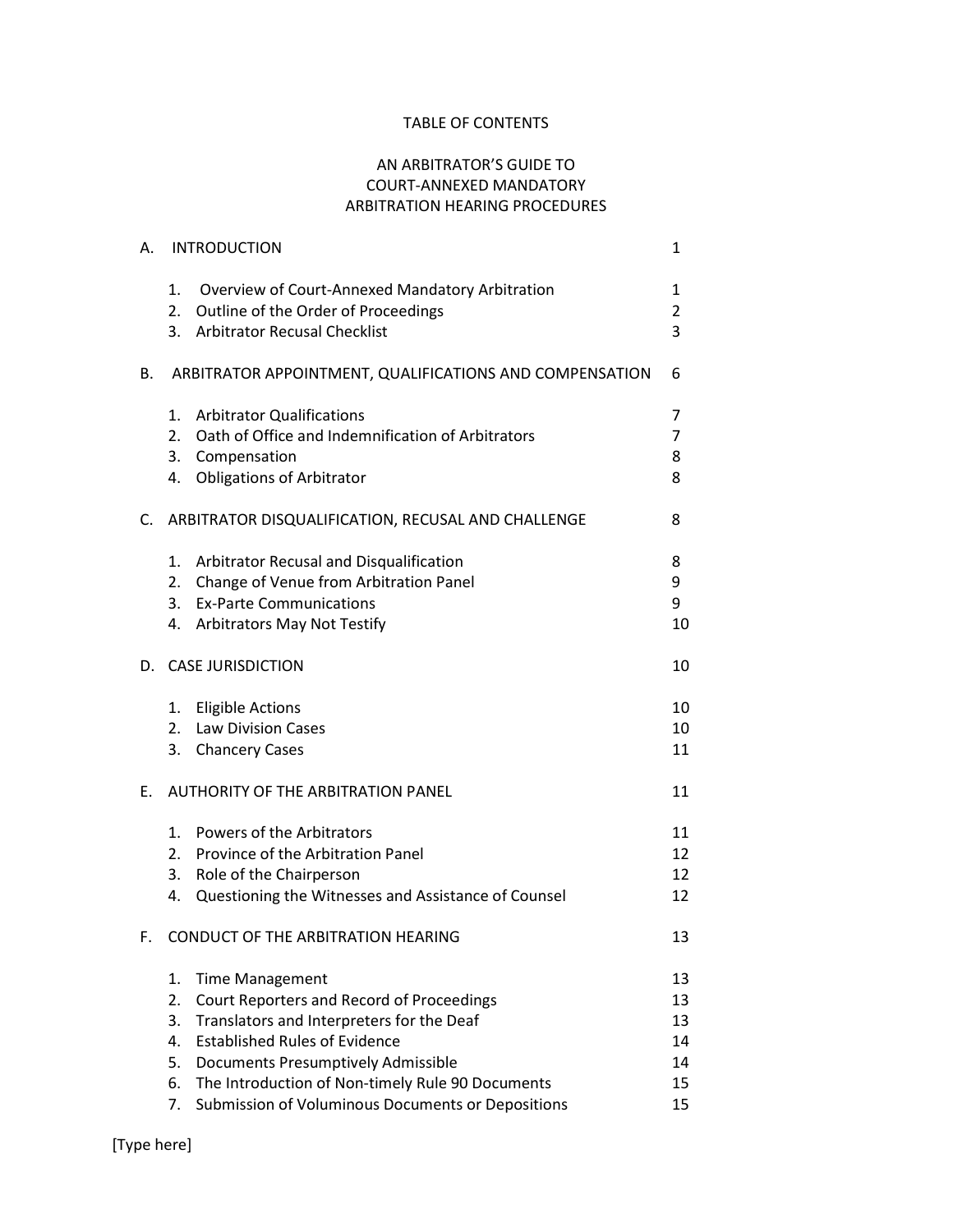|                                        | 8.                                    | <b>Opinion Witnesses</b>                                                                             | 15 |  |
|----------------------------------------|---------------------------------------|------------------------------------------------------------------------------------------------------|----|--|
|                                        | 9.                                    | Right to Subpoena Maker of Documents                                                                 | 15 |  |
|                                        |                                       | 10. Adverse Examination of the Parties or Agent                                                      | 16 |  |
|                                        |                                       | 11. Compelling the Appearance of Witness at Hearing                                                  | 16 |  |
|                                        |                                       | 12. Failure of a Party to Comply with a Subpoena or Rule 237 Notice                                  | 16 |  |
|                                        |                                       | 13. Motions at the Arbitration Hearing                                                               | 16 |  |
|                                        |                                       | 14. Exhibits                                                                                         | 17 |  |
|                                        |                                       | 15. Memorandum of Law                                                                                | 17 |  |
|                                        |                                       | 16. Failure to Participate in an Arbitration Hearing                                                 |    |  |
|                                        |                                       | In a Meaningful Manner                                                                               | 17 |  |
|                                        |                                       | G. ABSENCE OF A PARTY AT THE ARBITRATION HEARING                                                     | 19 |  |
|                                        |                                       | 1. Ex-parte Awards                                                                                   | 19 |  |
|                                        | 2.                                    | Default Judgment or D.W.P.                                                                           | 19 |  |
|                                        | 3.                                    | Filing an Appearance or Answer at the Arbitration Hearing                                            | 19 |  |
|                                        | 4.                                    | Parties Arriving Late to the Arbitration Hearing                                                     | 19 |  |
|                                        | 5.                                    | Vacating an Ex-parte Award                                                                           | 20 |  |
| Н.                                     |                                       | THE AWARD                                                                                            | 20 |  |
| Appendix A - Supreme Court Rules 86-95 |                                       |                                                                                                      |    |  |
| Appendix B - Code of Judicial Conduct  |                                       |                                                                                                      |    |  |
|                                        |                                       | Appendix C - Eleventh Judicial Circuit Rules Governing Court-Annexed<br><b>Mandatory Arbitration</b> | 80 |  |
|                                        |                                       |                                                                                                      |    |  |
|                                        | Appendix D - Question and Answer Book |                                                                                                      |    |  |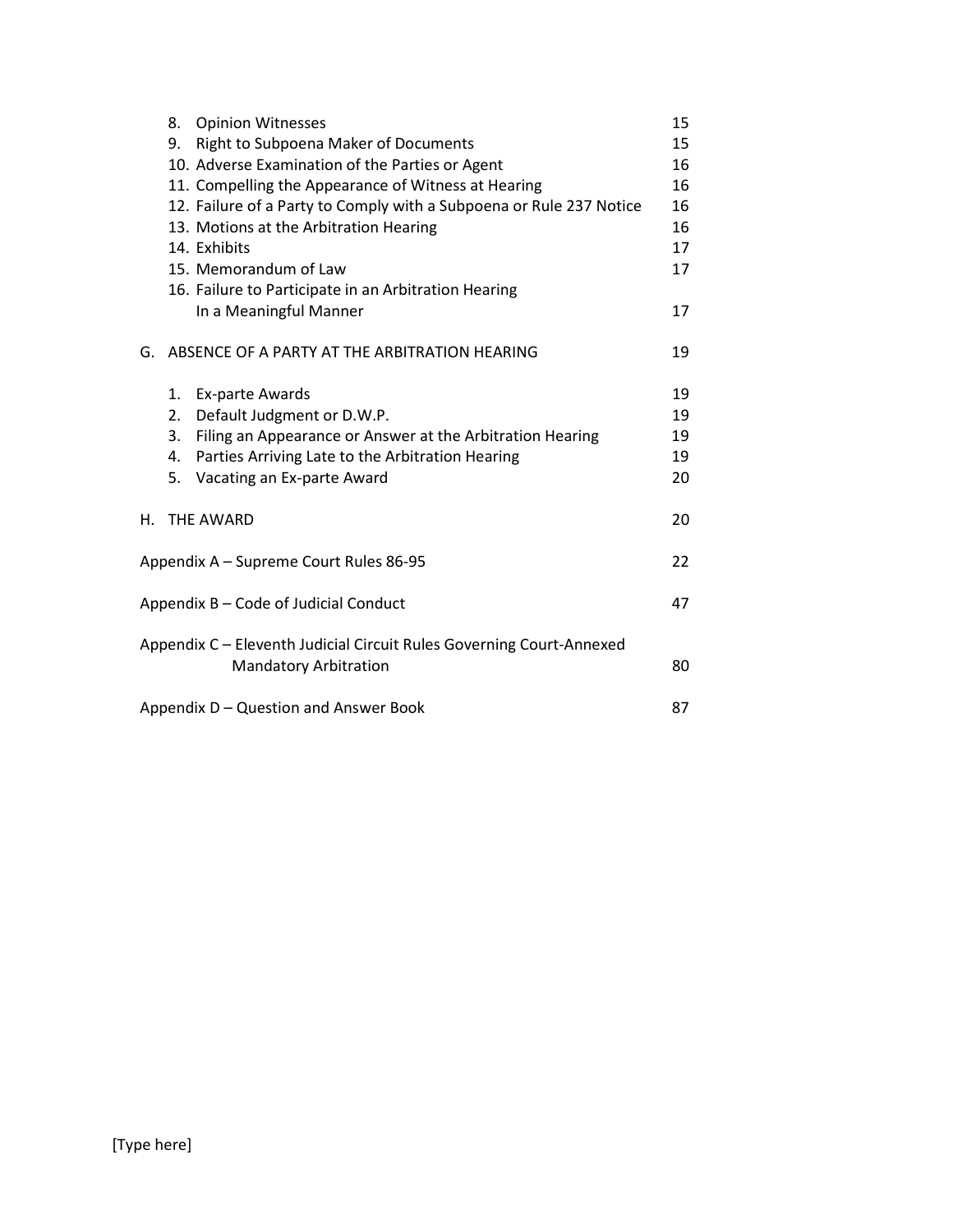AN ARBITRATOR'S GUIDE TO COURT-ANNEXED MANDATORY ARBITRATION HEARING PROCEDURES IN ILLINOIS

Revised February 2018

Eleventh Judicial Circuit Mandatory Arbitration Program 200 West Front Street, Suite 400B Bloomington, Illinois 61701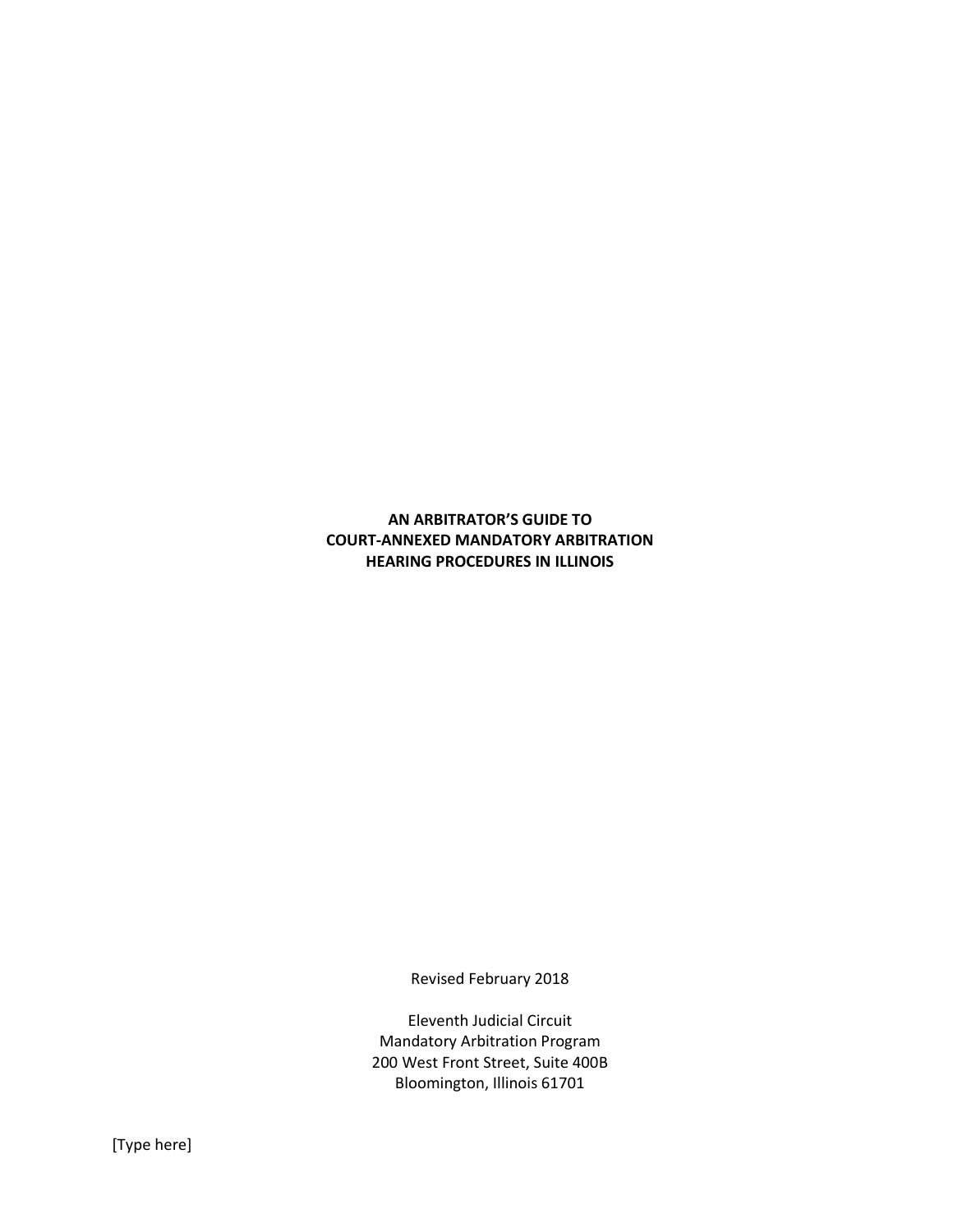### AN ARBITRATOR'S GUIDE TO COURT-ANNEXED MANDATORY ARBITRATION HEARING PROCEDURES

#### A. INTRODUCTION

#### 1. Overview of Court-Annexed Mandatory Arbitration

Illinois's system of mandatory court-annexed arbitration is derived both from an act passed by the General Assembly (Public Act 84-844; 735 ILCS 5/2-1001A et. seq.) and from rules adopted by the Illinois Supreme Court (Illinois Supreme Court Rules 86-95). While the process of arbitration itself is not new or unique in the private sector, the court-annexed model is notably different in that it is mandatory for certain classes of cases, but the outcome is non-binding. When utilized in the private sector, arbitration tends to be entered voluntarily by the disputing parties usually with an agreement that the decision will be binding and conclusive. In Illinois and elsewhere, policy makers have determined that courts should require arbitration for some types of civil disputes because it can contribute to a reduction of court congestion, costs and delay as well as help diminish the financial and emotional costs of litigation for parties. The goal of the process, therefore, is to deliver a high quality, low cost, expeditious hearing in eligible cases, resulting in an award that will enable, but not mandate, parties to resolve their dispute without resorting to a form trial.

 Cases eligible for the arbitration process are defined by Illinois Supreme Court Rule 86 as civil actions in which each claim is exclusively for money damages not exceeding the monetary limit authorized by the Supreme Court of Illinois. Each circuit has been granted the authority to focus its arbitration program on particular types of cases within this general classification. Please consult the local rules of the circuit for this information.

 The objective of the program and the program rules is to submit modest-sized claims to arbitration because such claims tend to be amenable to closer management and faster resolution in an informal alternative process. These are safeguards designed to insure the fairness of the process. These safeguards include the right to petition the court for an order transferring the case out of arbitration before the arbitration hearing takes place and the right to reject an award believed unacceptable.

 Many of the prehearing procedures that pertain to this class of lawsuits generally still apply. Illinois Supreme Court Rule 86(e) states that the Code of Civil Procedure applies to arbitration cases unless otherwise stated in the arbitration rules. For example, prehearing motions are raised and decided in much the same way that they are raised and decided in nonarbitration cases. However, discovery is limited in arbitration cases, and Rule 89 states that all discovery must be completed prior to the arbitration hearing. Rule 89 also allows circuits to shorten the timelines for discovery discussed in Illinois Supreme Court Rule 222.

 The time-span between the date of filing to hearing before an arbitration panel is intended to be tightly controlled by the court, and Supreme Court Rule 88 provides that all arbitration cases shall have a hearing within one year of the date of filing. Faster dispositions are possible in this system because the parties are assured when the lawsuit commences that a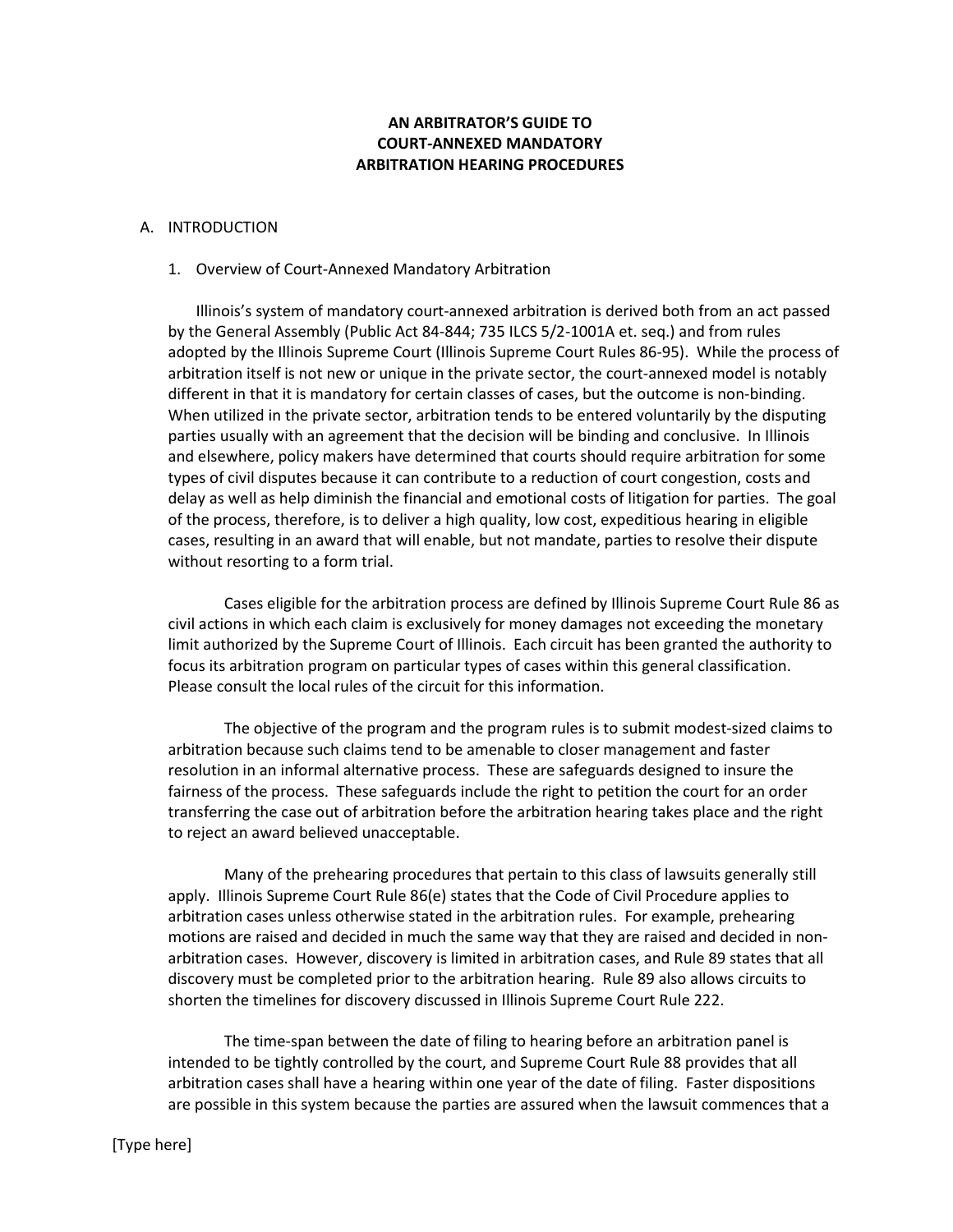hearing date will be set quickly and will be adhered to except in unusual circumstances. As a result, attorneys familiar with the program approach their arbitration cases with an expectation that the process will be expedited and that a disposition will occur in a relatively short period of time.

 The essence of the process is, of course, the arbitration hearing. This hearing is conducted in a fair and dignified, yet less formal fashion, by a panel of three specially trained attorneys. The attorney-arbitrators and empowered not as judges, but as adjuncts of the court with authority to administer oaths, rule on the admissibility of evidence, and decide questions of fact and law in reaching an award in the case. While the rules of evidence apply in arbitration hearings, Illinois Supreme Court Rule 90(c) makes certain types of documents presumptively admissible. By taking advantage of the streamlined mechanism available for using documentary evidence in an arbitration hearing, presentations of evidence typically can be abbreviated to meet the objective of completing hearings in about two hours. The arbitrators conduct their deliberations in private but must announce their award on the same day the hearing occurred. An award requires the concurrence of at least two arbitrators.

 An award can be a finding in favor of either party in an arbitration case and the Supreme Court Rules extend the right of rejection to all parties. However, four conditions attach to the exercise of this right to reject the award. First, the party who desires to reject the award must have been present at the arbitration hearing in order to preserve that right. Second, that party must have participated in the arbitration process in good faith. Third, the party wanting to reject the award must file a rejection notice with the court within thirty days of the date the award was filed. And fourth, except for indigent parties, the party who initiates the rejection must pay a fee to the clerk of the court of either \$200 for cases with an award of up to \$30,000 or \$500 for those cases with an award of over \$30,000. If no rejection is filed within the time allowed, the arbitration award may be entered as a judgment of the circuit court on the motion of any party.

# 2. Outline of the Order of Proceedings

The chairperson will normally conduct arbitration proceedings in the following order:

- A. INTRODUCTIONS
	- 1. Introduce the panel members
	- 2. Ask counsel to introduce themselves and their clients
	- 3. Briefly explain that the case is being heard pursuant to court order in accordance with Illinois Supreme Court Rules 86-95 and that the Code of Civil Procedure and rules of evidence will be observed as in any other judicial proceeding
- B. ADMINISTER OATHS OR AFFIRMATIONS TO THE WITNESESS
	- 1. Swear witnesses who will be testifying:

"Do you solemnly swear or affirm that the testimony you are about to give in this proceeding will be the truth, the whole truth, and nothing but the truth?"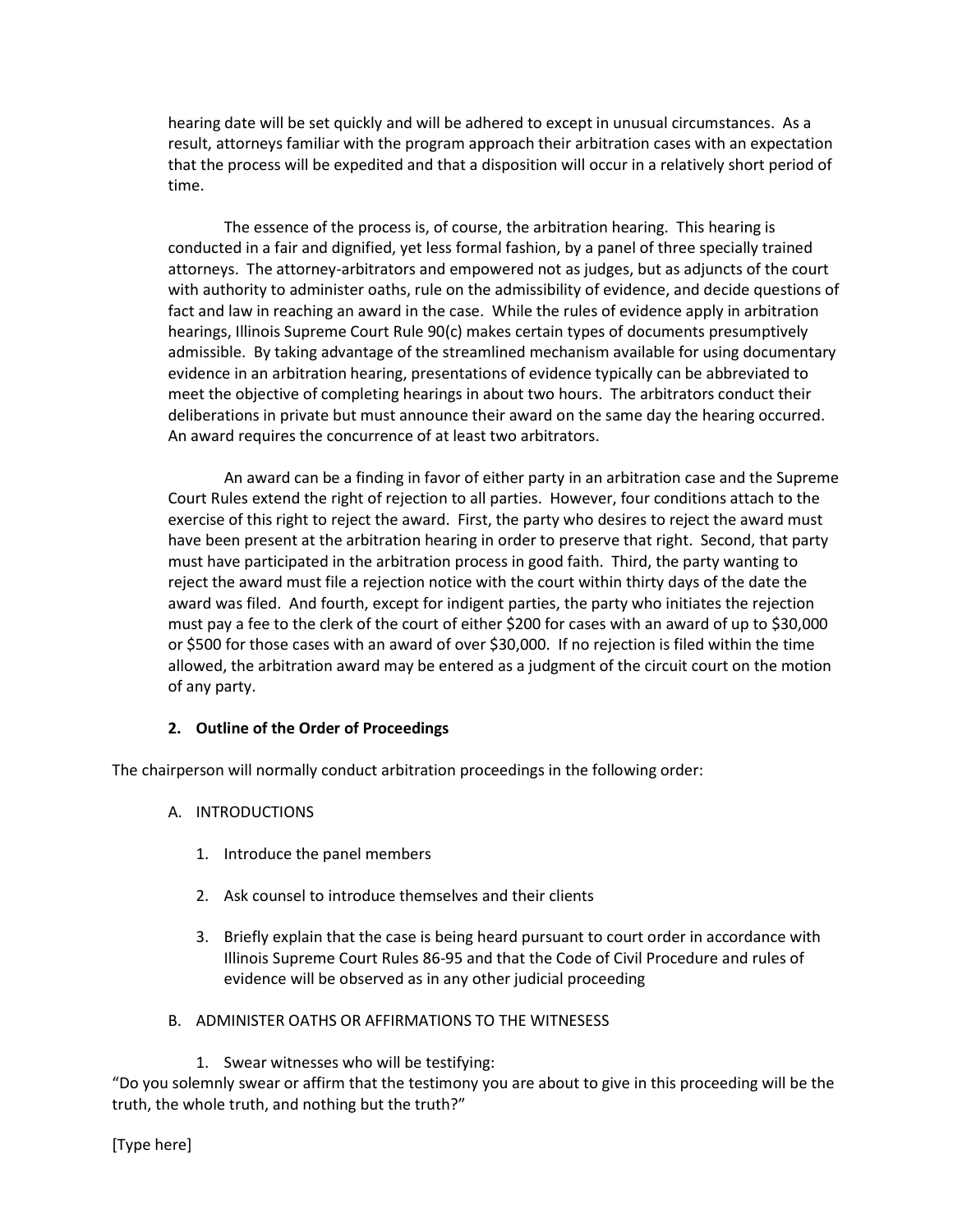#### 2. Swear interpreters:

"Do you solemnly swear or affirm that throughout your service in this matter, you will interpret accurately, impartially and to the best of your ability?"

#### C. PRELIMINARY MATTERS

1. Ask counsel to estimate the number of witnesses and the time for the presentation of their case. Remind the parties they have a total of 2 hours for the presentation of the case, unless a request for additional time has been previously made to the arbitration administrator or presiding judge.

 The chairperson of the panel is charged with the expeditious conduct of the hearing. Parties should be allowed to develop testimony of the issues of the controversy. However, direct and crossexamination should be circumscribed if it becomes redundant, irrelevant, or excessive and time consuming.

2. In order to determine which issues are in dispute, ask for any stipulations as to the facts, liability and/or damages.

#### D. THE HEARING

- 1. Plaintiff's opening statement
- 2. Defendant's opening statement
- 3. Plaintiff's case-in-chief
- (a) Direct examination
- (b) Cross-examination
- (c) Redirect
- (d) Offer of evidence
- (e) Plaintiff rests
- 4. Defendant's case-in-chief
- (a) Direct examination
- (b) Cross-examination
- (c) Redirect
- (d) Offer of evidence
- (e) Defendant rests
- 5. Plaintiff's rebuttal and closing arguments
- 6. Defendant's closing arguments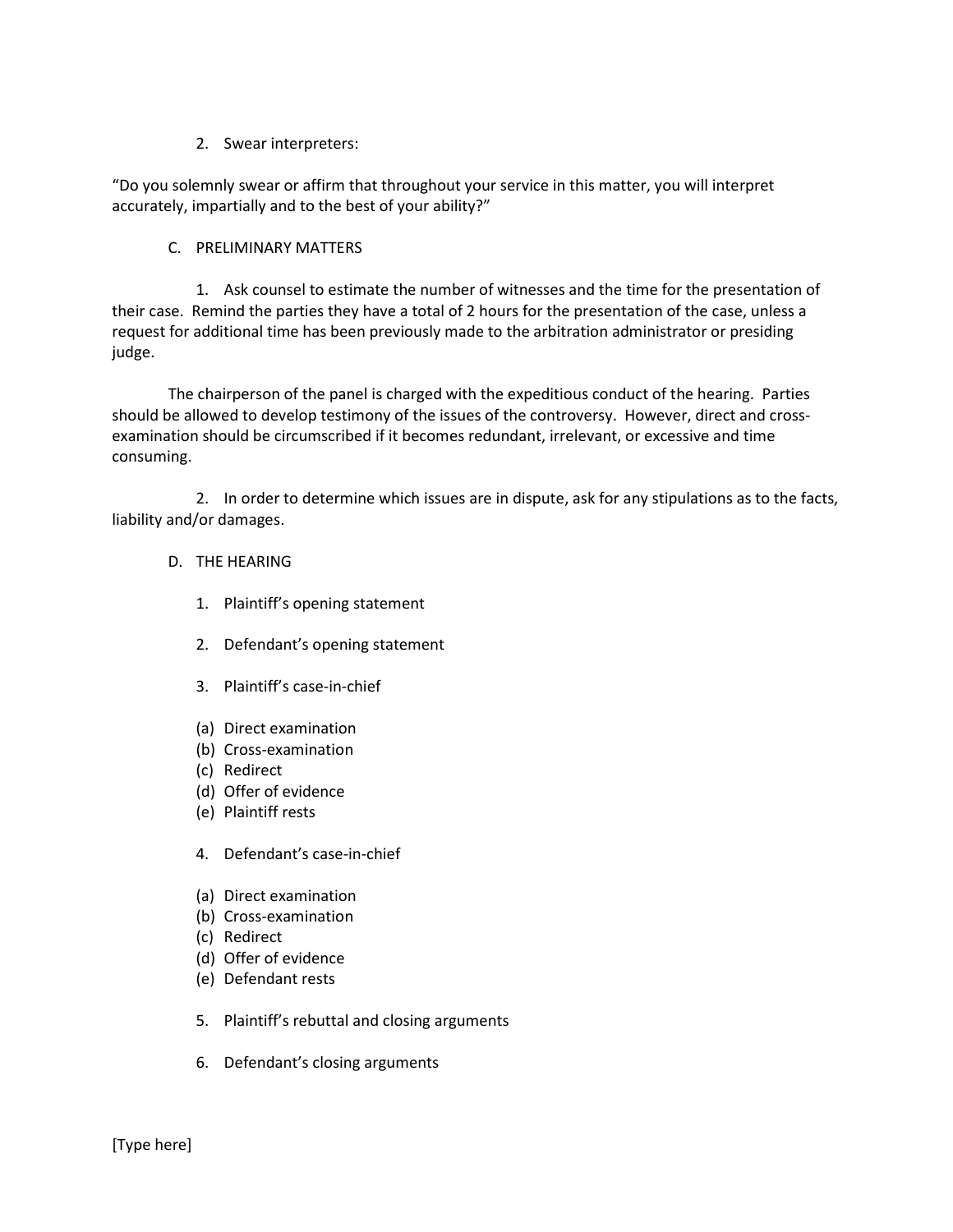- 7. Plaintiff's rebuttal argument
- E. ABSENCE OF A PARTY AT THE HEARING

The arbitration hearing shall proceed in the absence of a party who, after due notice, fails to be present. The panel shall require the present party to submit such evidence as the panel may require for the making of an award. Illinois Supreme Court Rule 91(a).

### F. SETTLEMENT OF A CASE AT TIME OF THE HEARING

If an attorney for a party appears at the arbitration hearing and represents that the case has been settled, the panel may enter an award which reflects the attorney's name and the representation of the settlement. The failure of any party to appear in person or by counsel should be noted on the award.

- G. CONCLUDING THE HEARING
	- 1. Thank counsel and parties for their participation. Indicate that the panel will deliberate and make an award and that a written copy of the award will be sent to the parties by the circuit clerk.
	- 2. Adjourn the hearing.
	- 3. Decide the issues of liability and damages.
- H. MAKING THE AWARD
	- 1. The arbitration award should identify the parties by name as well as their designation as plaintiff of defendant.

Example: "Award in favor of defendant, XYZ Company."

Ensure that all claims, including attorney's fees (if prayed for) and costs of suit, have been addressed in the award.

Example: "Award in favor of the plaintiff, John Doe, and against the defendant, XYZ Company, in the amount of four thousand dollars (\$4,000) plus costs."

- 2. In the event of consolidated cases, indicate the award entered on each of the cases.
- 3. If the award is being made ex parte, indicate on the award form that plaintiff or defendant did not appear in person or by counsel.
- I. RETURN FILE, EXHIBITS AND COMPLETED AWARD FORM TO THE ARBITRATION ADMINISTRATOR.
- 3. Arbitrator Recusal Checklist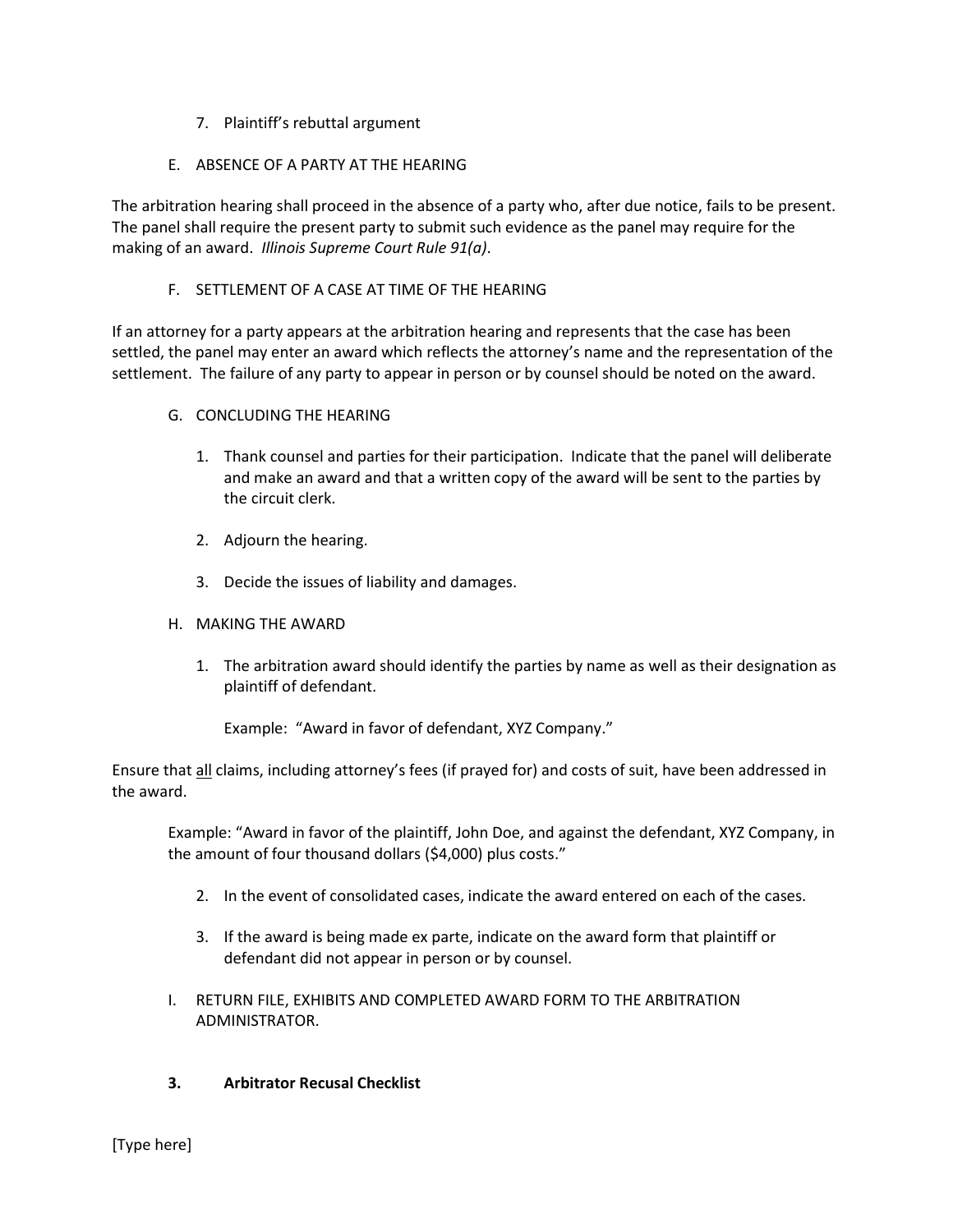The following checklist is helpful in determining whether an arbitrator should hear a case or recuse her/himself:

- Are you prejudiced or do you have a bias for or against a party or attorney to the dispute?
- Do you have personal knowledge of an evidentiary fact?
- Have you or a member of your firm previously been involved in the case as counsel?
- Have you been associated with an attorney or firm who has filed as appearance in this case within the last three years?
- Have you represented any party in the case within the last seven years?
- Do you or a member of your household have a substantial financial interest in the subject matter in controversy?
- Do you or a member of your household have any other interest that could be substantially affected by the outcome of the proceeding?
- Are you and another member of your current firm assigned to the same panel?

If the answer to any of these questions is yes, the arbitrator should recuse her or himself from hearing the case. If a potential minor conflict is disclosed to the parties and both parties consent to have the case heard by the arbitrator, that consent should be committed to writing or annotation made on the award.

#### B. ARBITRATOR APPOINTMENT, QUALIFICATION, AND COMPENSATION

#### 1. Arbitrator Qualifications

Arbitrator qualifications are discussed in Illinois Supreme Court Rule 87. Each circuit may also establish additional qualifications within the guidelines set forth in Illinois Supreme Court Rule 87. Most circuit rules provide that a licensed attorney in good standing or retired judge is eligible for appointment as an arbitrator.

 Arbitrator candidates must file an application with the Arbitration Administrator certifying that she or he has engaged in the active practice of law for the minimum number of years mandated by local rules and that she/he has read the Illinois Supreme Court Rules relating to arbitration.

 Arbitrators must complete a court-approved training in arbitration practices and procedures prior to serving on the arbitration panel. Each circuit may also require that the attorney maintain an office and/or law practice within the circuit to be eligible to serve as an arbitrator.

#### 2. Oath of Office and Arbitrator Indemnification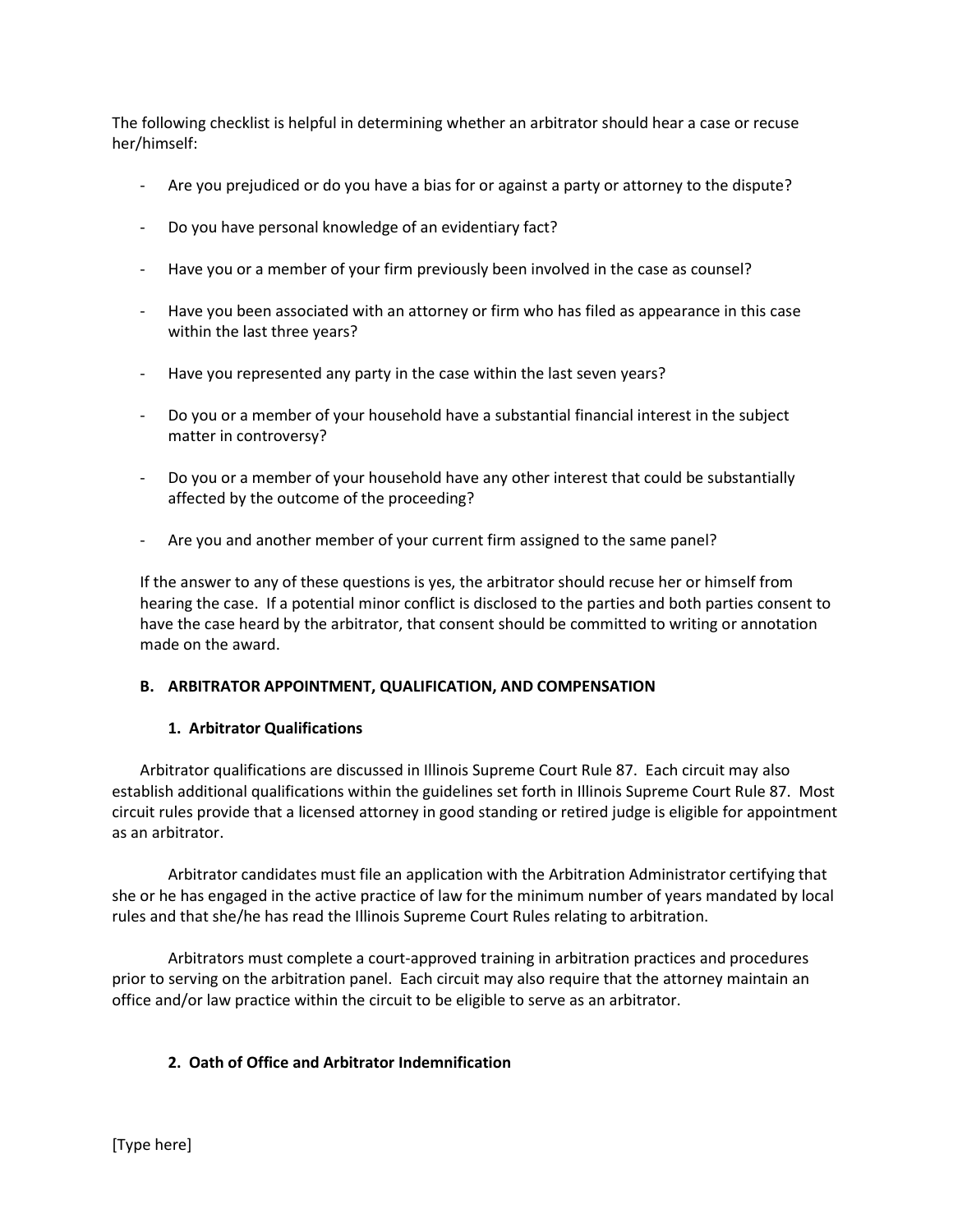Keeping with the principle that arbitrators are serving in a quasi-judicial capacity, an oath of office is administered by the Supervising Judge for Arbitration or Arbitration Administrator. Illinois Supreme Court Rule 87(d). Furthermore, the arbitrators are required to sign a written oath of office. The State of Illinois representation and indemnification statutes apply to attorneys acting as arbitrators in a court-annexed mandatory arbitration program.

# 3. Compensation

Each arbitrator is compensated in the amount of \$100 per hearing. Illinois Supreme Court Rule 87(e).

Upon completion of each day's arbitration proceedings, the Arbitration Administrator will process the necessary voucher through the Administrative Office of the Illinois Courts for payment of arbitrators.

# 4. Obligations of the Arbitrator

Arbitrators should be familiar with pertinent statutory provisions, rules, and case law concerning arbitration. Arbitrators should also consider volunteering to serve on short notice as emergency arbitrators. In the event an arbitrator cannot serve on the assigned date, notice should be given to the Arbitration Administrator as soon as possible so that arrangements for a substitute arbitrator can be made. Arbitrators are expected to serve the entire morning and hear as many cases as possible.

# C. ARBITRATOR DISQUALIFICATION, RECUSAL AND CHALLENGE

# 1. Arbitrator Recusal and Disqualification

 The cornerstone of the arbitration process is the ability to provide a fair and impartial hearing. Consequently, one of the most important and often difficult decisions an arbitrator must make is whether or not to recuse her/himself from hearing a case. This decision should not be taken lightly.

 The threshold question is whether the arbitrator has any contact or relationship with anyone connected with the case which would diminish the arbitrator's ability to be impartial and render a fair decision. The arbitrator should review the names of all parties, witnesses, and attorneys in order to make this determination. The arbitrator may recuse herself or himself if the arbitrator feels there may be a conflict. She or he may withdraw if grounds appear to exist for disqualification pursuant to the Code of Judicial Conduct.

 An arbitrator must disqualify herself or himself if, within the previous 7 years, the arbitrator has represented a party, or within the previous 3 years associated with any representative of a party in the controversy that she or he will hear as an arbitrator. Likewise, an arbitrator must withdraw from hearing a case if she or he was associated or ever served as an attorney in the matter to be heard.

 The fact that the arbitrator knows one of the attorneys involved in the case being heard is not, in itself, grounds for recusal. Arbitrators must use their conscience and discretion when making the decision whether or not to recuse themselves. They must ask themselves whether their impartiality could reasonably be questioned and whether they can honestly give the parties a fair hearing.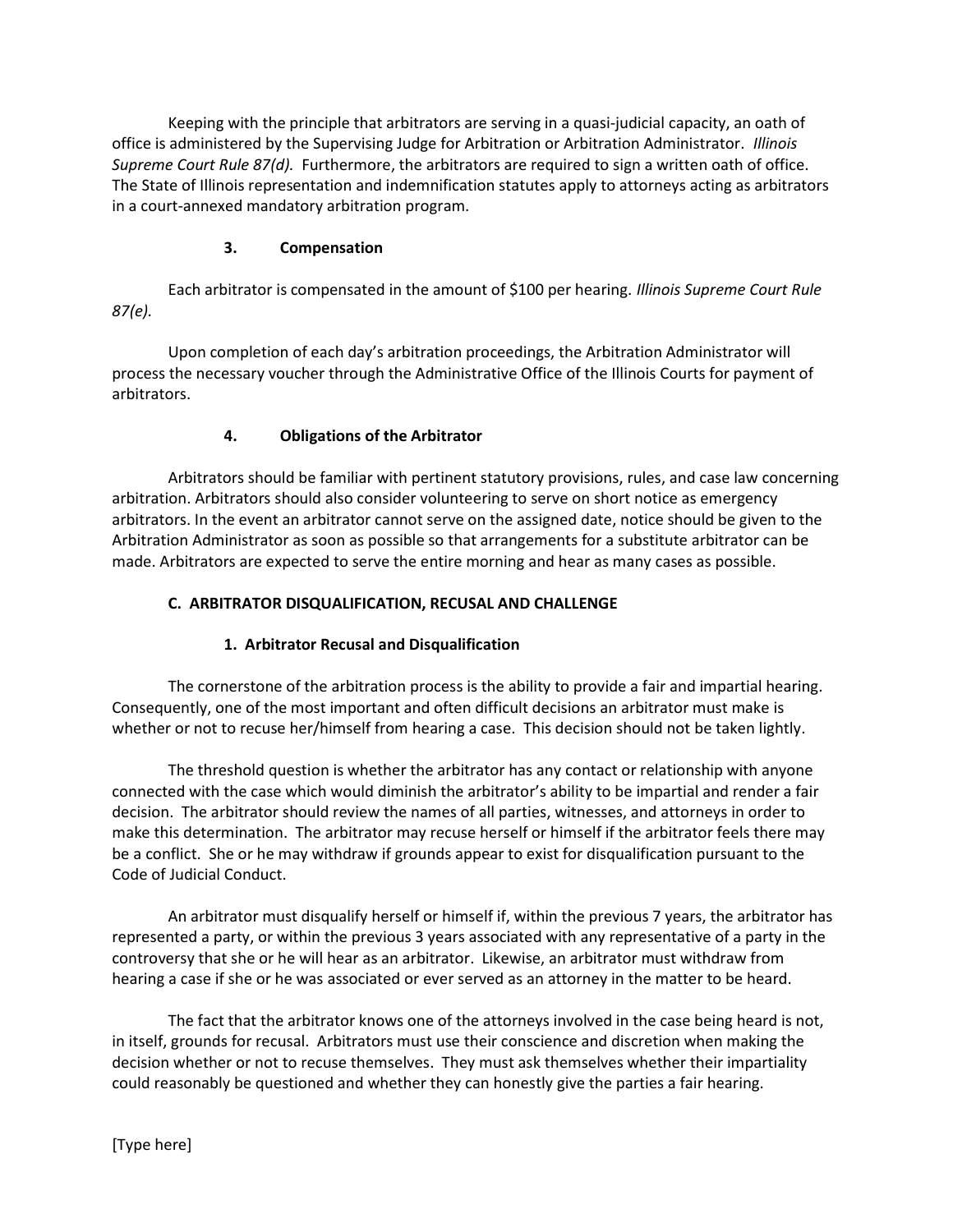The only restriction upon the composition of the panel is that one member must be a qualified chairperson and no two attorneys from the same law firm may serve on the same panel.

# 2. Change of Venue from the Arbitration Panel

 An arbitrator may recuse himself or herself if the arbitrator feels there may be a conflict, or withdraw if grounds appear to exist for disqualification pursuant to the Code of Judicial Conduct. Illinois Supreme Court Rule 87(c). There is no provision in the rules which allows for a substitution of arbitrators or change of venue from the panel or any of its members. The only remedy to perceived bias or prejudice on the part of any member of the panel or error by the panel in the determination of its award is to reject the award and proceed to trial. See Committee Comments to Supreme Court Rule 87(c).

 In the event that an arbitrator must recuse himself or herself after a hearing has started, an arbitration hearing can continue before two panelists if all the parties consent in writing. Illinois Supreme Court Rule 87(b). Otherwise, an emergency arbitrator will be called in by the Arbitration Administrator from a list of attorneys who have volunteered to be called on short notice to act as emergency arbitrators.

# 3. Ex Parte Communications

 Arbitrators are subject to the provisions of the Code of Judicial Conduct and therefore may not discuss pending litigation with the parties until a final order has been entered in the case and the time for appeal has expired. Consequently, communications between the parties and the arbitrators after a hearing is prohibited. The rationale behind this rule is that the arbitration hearing should not be treated as a practice run for trial, nor should the arbitrators be allowed to coach the parties on the presentation of their case.

# 4. Arbitrators May Not Testify

 Arbitrators may not be called to testify as to what transpired before the arbitrators, and no reference to the arbitration hearing may be made at trial. *Illinois Supreme Court Rule 93(b)*. In the event an arbitrator is subpoenaed to testify, the Arbitration Administrator should be notified immediately so that the Illinois Attorney General's Office can be informed and take any appropriate actions.

# D. CASE JURISDICTION

# 1. Eligible Actions

 The question of whether a panel has jurisdiction to hear a case rarely occurs since that issue is normally disposed of by the court before the case is assigned to arbitration. On occasion, the issue of jurisdiction does arise. When this happens, it is important to remember that the panel has the authority to hear cases exclusively for money damages and may not make an award exceeding the monetary limit authorized by the Supreme Court for the arbitration program, exclusive of interest and costs. Illinois Supreme Court Rules 86(b) and 92(b).

# 2. Law Division Cases

[Type here]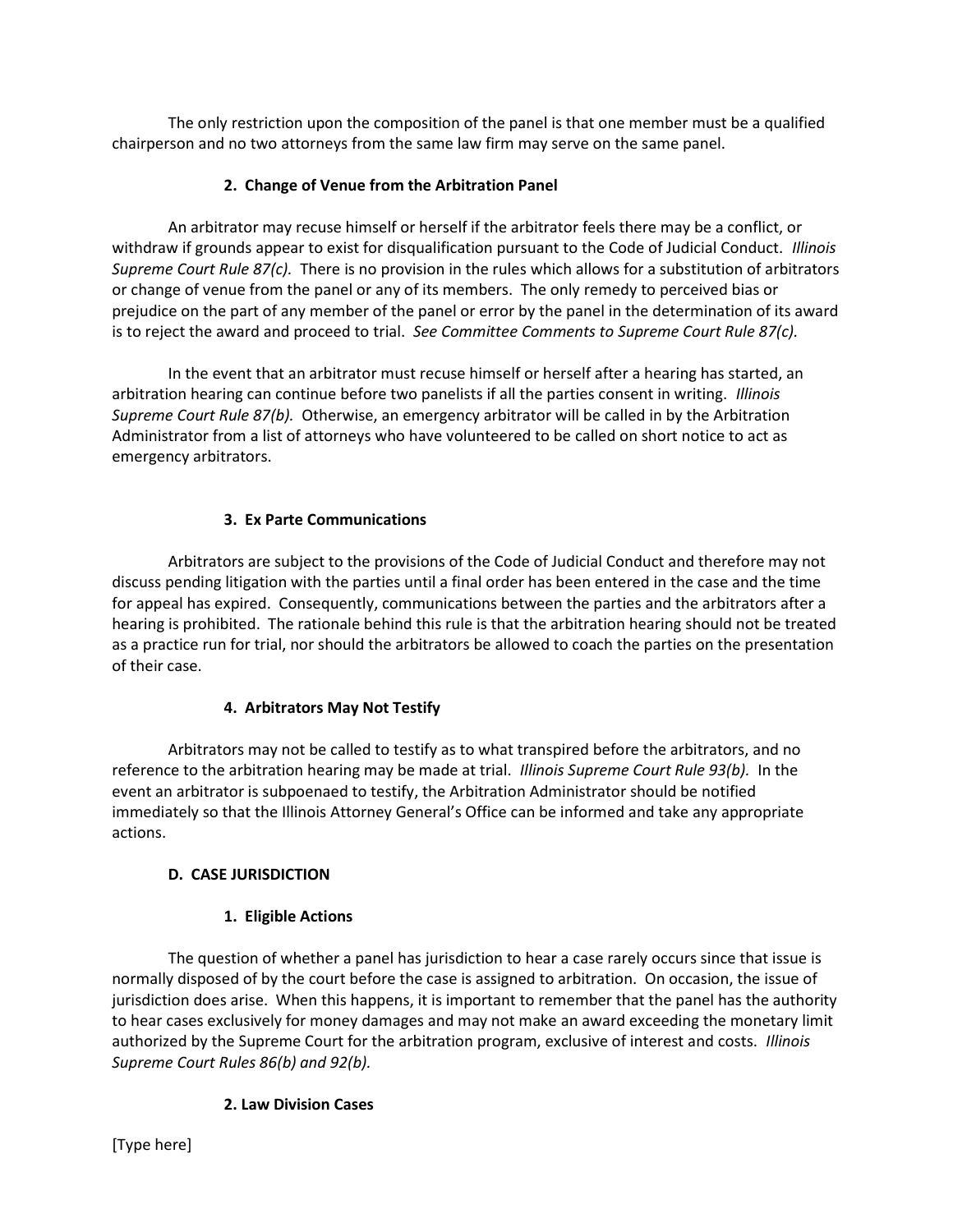Law Division cases may be ordered to arbitration at a status call or pre-trial conference when it appears to the court that no claim in the action has a value in excess of the monetary limit authorized by the Supreme Court irrespective of defenses. Illinois Supreme Court Rule 86(d).

 It is also possible to file a case in the Law Division and then seek to amend the damages to under the monetary limit authorized by the Supreme Court to qualify for arbitration. An appropriate motion to amend damages and to transfer an assigned "L" case to the arbitration calendar must be made before the Law Division judge in accordance with local circuit court rules.

 If an action is filed as an arbitration case but appears to be appropriately a Law Division case, the case pending in arbitration may be transferred to the "L" calendar by filing an appropriate motion with the Supervising Judge for Arbitration in accordance with local circuit court rules. The arbitration panel does not have the authority to enter an order transferring the case and will be limited to making an award not exceeding the monetary limit authorized by the Supreme Court, exclusive of interest and costs.

### 3. Chancery Cases

 All civil actions where the claim is exclusively for money damages in an amount exceeding \$10,000 but not exceeding the monetary limit authorized by the Supreme Court for arbitration, exclusive of interest and costs, are subject to mandatory arbitration. Illinois Supreme Court Rule 86(b). (Recently, some jurisdictions have begun funneling small claims cases in which a jury demand has been made into their arbitration programs. When this practice has been approved by the Supreme Court, local rules will reflect such. Please consult the local rules of your jurisdiction).

 Cases which contain a prayer for relief other than money damages are not assigned to arbitration. They include forcible entry and detainer, confession of judgment, detinue, ejectment, replevin, trover, and registration of foreign judgment. However, a chancery case may be reassigned to the arbitration calendar if a judge has disposed of the equitable relief sought and refers the money damages issue under the monetary limit authorized for arbitration.

# E. AUTHORITY OF THE ARBITRATION PANEL

#### 1. Powers of the Arbitrators

 Illinois Supreme Court Rule 90(a) provides that the arbitrators shall have the power to administer oaths and affirmations to witnesses, to determine the admissibility of evidence, to decide the law and facts of the case and to enter an award not exceeding the monetary limit authorized by the Supreme Court, exclusive of interest and costs.

 The authority and power of the arbitrators exists only in relation to the conduct of the hearing at the time it is held. Issues that may arise in the proceeding of a case prior, ancillary, or subsequent to the hearing must be resolved by the court. See Committee Comments to Supreme Court Rule 90(b). Therefore, any motion involving the issuance of an order must be made before the Supervising Judge for Arbitration in advance of the arbitration hearing date.

# 2. Province of the Arbitration Panel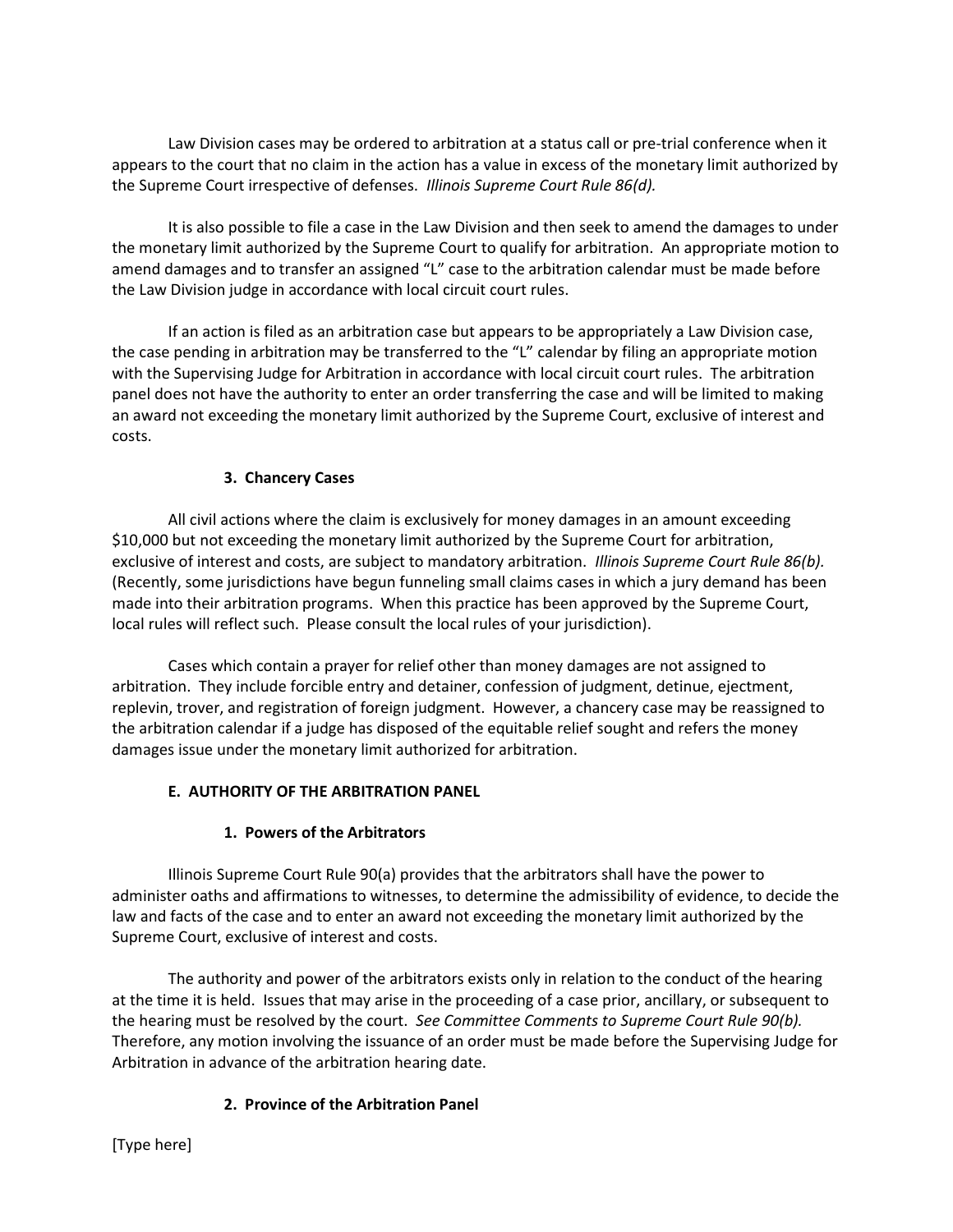Arbitration hearings are conducted by a panel of three attorney-arbitrators. The chairperson of the panel rules on objections to evidence or other issues which arise during the hearing. The chairperson must have a minimum of three years of trial practice or be a retired judge. Illinois Supreme Court Rule 87(b). The qualification of three years of trial practice was intended to be a minimal standard, and each circuit may establish additional qualifications for chairpersons and other members of the panel.

### 3. Role of the Chairperson

 Each circuit will determine how the chairperson is selected. The Arbitration Administrator will designate the arbitrator who will serve as chairperson of the panel. It is possible to have more than one person who is qualified be a chairperson serving on a panel. However, only the designated chairperson of the panel rules on the admissibility of evidence.

 The only restriction upon the composition of the panel is that at least one member must be a qualified chairperson and no two attorneys from the same law firm may serve on the same panel.

### 4. Questioning Witnesses and Assistance of Counsel

 Because arbitrators serve as finders of fact and law, and not as advocates, arbitrators are discouraged from taking an active role in the questioning of parties or witnesses other than for purposes of clarification. Arbitrators are required to follow the applicable law and follow the rules of evidence when ruling. The members of the panel must remain impartial at all times and not advocate for one side or the other. Pro se parties should be treated with respect and courtesy but should be held to the rules of procedure.

#### E. CONDUCT OF THE ARBITRATION HEARING

 To eliminate any doubts as to the standards to be applied by the arbitrators during the course of the arbitration hearing, Illinois Supreme Court Rules 86(e) and 90(b) specifically provide that the Code of Civil Procedure, Illinois Supreme Court Rules, and established rules of evidence shall apply to the proceeding.

 The chairperson will rule on all matters arising during the hearing, but is not authorized to enter an order of any kind. In unusual circumstances requiring judicial intervention, the Arbitration Administrator may contact the Supervising Judge for Arbitration.

# 1. Time Management

 Arbitration hearings are scheduled for a concise presentation of the controversy (a maximum of 2 hours). Many circuit rules provide that the plaintiff contact all parties to determine the approximate time required for hearing. Parties requiring more time should file a motion requesting additional time before the Supervising Judge for Arbitration or make arrangements with the Arbitration Administrator in writing in advance of the hearing date. A case requesting more than 2 hours will be set on the 8:30 a.m. hearing schedule.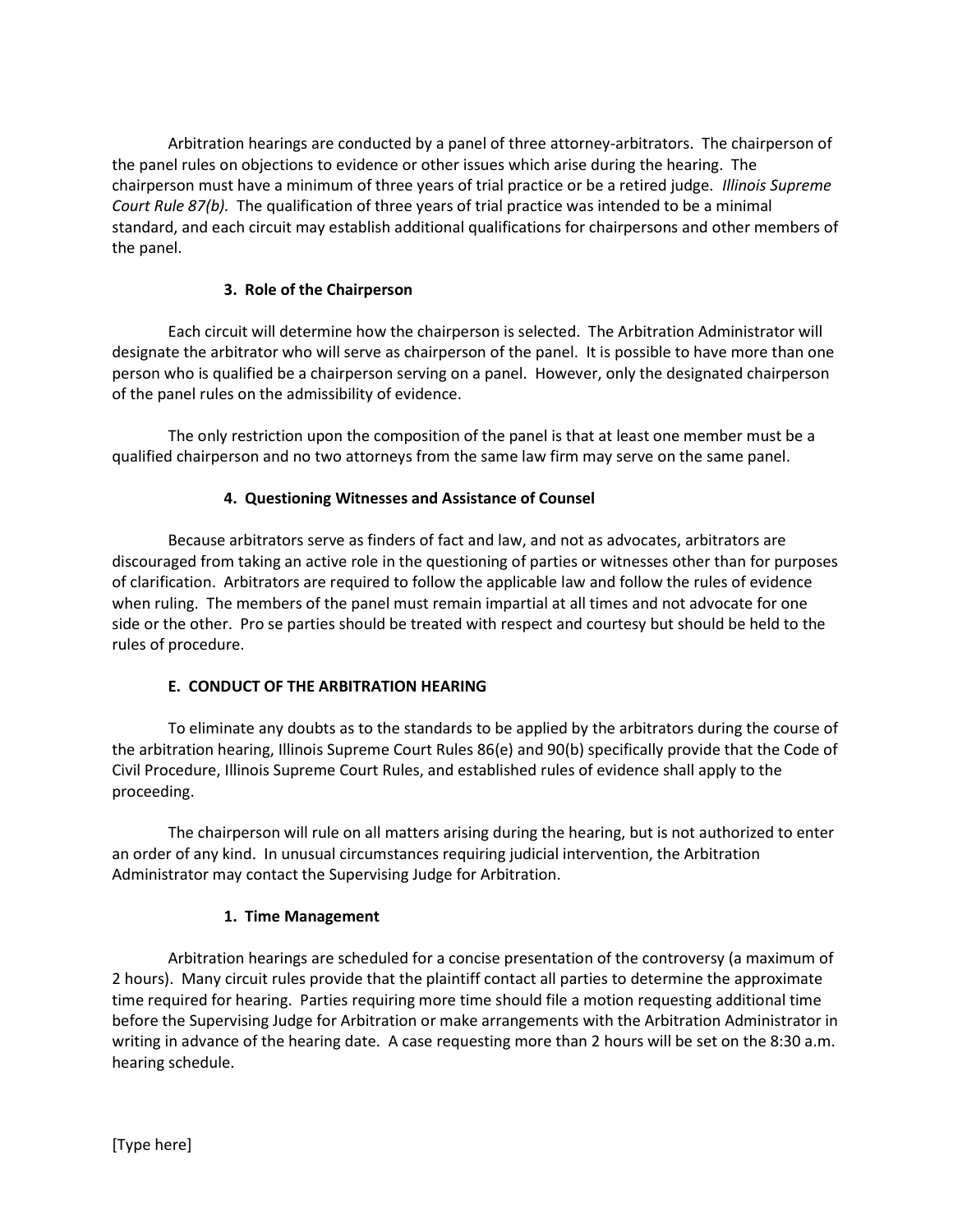The chairperson of the panel is charged with the expeditious conduct of the hearing. Parties should be allowed to develop testimony on the issues of the controversy. However, direct and crossexamination may be circumscribed if it becomes redundant, irrelevant, or excessively time consuming.

### 2. Court Reporters and Record of the Proceedings

 Arbitration hearings are open to the public. However, a record is not made of the proceedings. Many circuit rules allow for a stenographic record of the hearing to be made at the party's own expense. If a party has a stenographic record made, a copy must be furnished to any other party requesting it, upon payment of a proportionate share of the total cost of making the record.

### 3. Translators and Interpreters for the Deaf

 Translators are required to be provided by the parties with the exception of interpreters for the deaf. In the event an interpreter for the deaf is required, notice must be given to the Arbitration Administrator at least two weeks in advance of the hearing.

### 4. Established Rules of Evidence

 The Code of Civil Procedure and Rules of Evidence are applicable to the arbitration hearing. One rule unique to arbitration is Illinois Supreme Court Rule 90(c), which allows for the presumptive admissibility of many documentary forms of evidence without the formalities of foundation and authentication. This rule promotes the policy of "paper not people" at the arbitration hearing so as to facilitate a quick and efficient hearing of the issues.

# 5. Documents Presumptively Admissible

 Illinois Supreme Court Rule 90(c) provides that certain documents are presumptively admissible. These include hospital bills, hospital reports, doctors' reports, drug bills, and other medical bills as well as bills for property damage, estimates of repair, written estimates of value, earnings reports, reports of opinion witnesses and depositions of witnesses.

 Under the rule, these documents are admissible without the maker being present or the need to prove foundation. In order to take advantage of the presumptive admissibility of these documents, at least thirty-day written notice of the intention to offer the documents into evidence must be provided to every other party, accompanied by a copy of the document. However, notwithstanding the proper exchange of documents, the documents offered under Rule 90 must still be admissible under the rules of evidence.

 Committee Comments to this rule indicate that the emphasis should be placed on the integrity of evidence rather than its formal method of introduction. However, regardless of the presumptive admissibility of the documents, the arbitrators will be required to apply the test under established rules of evidence otherwise relating to credibility and to determine the weight to be given such evidence. Consequently, even though some documents may be admitted as presumptively admissible under Rule 90, counsel is not precluded from objecting to their introduction on other grounds under the established rules of evidence.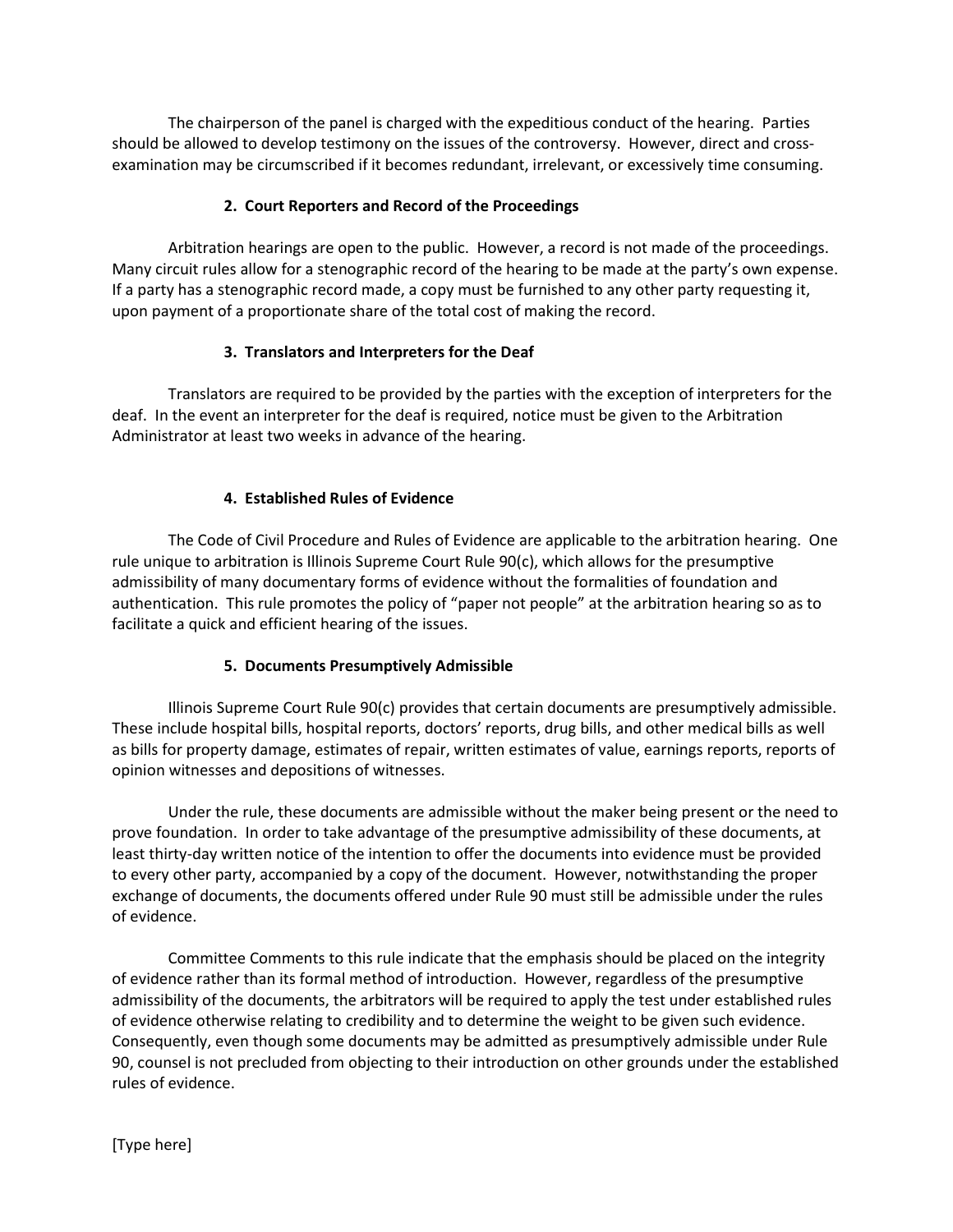# 6. The Introduction of Non-timely Rule 90 Documents

 In the event that the documentary evidence offered under Rule 90 has not been submitted in a timely manner, the documents may be offered into evidence with the proper foundation. Due to time limitations and the desire to make the arbitration hearing a meaningful proceeding, stipulations to evidence are encouraged if a party has not complied with the thirty-day requirement.

### 7. The Submission of Voluminous Documents or Depositions

 Committee Comments to the Illinois Supreme Court Rule 90(c) indicate that the blanket submission of voluminous records or depositions will not be tolerated. The panel will not be expected to pore over these documents to attempt to sort out relevant or material issues. In the event of a voluminous document is submitted to the panel, the chairperson should instruct counsel to stipulate to the relevant portion they wish the panel to consider.

### 8. Opinion Witnesses

 Written opinions or testimony of an opinion witness at the arbitration hearing will be admitted into evidence provided written notice is given thirty days prior to the date of the hearing, accompanied by a statement containing the identity of the opinion witness, his/her qualifications, the subject matter, the basis of his/her conclusions, and his/her opinion as well as any other information required by Rule 222 (d)(6).

### 9. Right to Subpoena Maker of the Document

 Subpoena practice in arbitration cases is conducted in essentially the same manner as that followed in non-arbitration cases. Illinois Supreme Court Rule 90(e). Any other party may subpoena the author or maker of a document admissible under this rule at the party's expense and examine the author or maker as if under cross-examination. The provisions of the Code of Civil Procedure relative to subpoenas, 735 ILCS 5/2-1101, apply to arbitration, and it is the duty of a party requesting the subpoena to modify the form to show that the appearance is set before an arbitration panel and to give the time, date and place set for the hearing. Witness fees and costs shall be in the same amount and shall be paid by the same party or parties as provided for in trial in the circuit court.

# 10. Adverse Examination of Parties or Agents

 An adverse party or agent may be called and examined as if under cross-examination at the instance of an adverse party. The custom is to arrange for appearance of such witnesses by agreement. Illinois Supreme Court Rule 90(f).

# 11. Compelling Appearance of Parties or Witness at Hearing

 The provisions of Illinois Supreme Court Rule 237 concerning the service of subpoenas and notice to parties of the appearance of witnesses are applicable to an arbitration hearing. The presence of a party may be waived by stipulation or excused by court order for good cause shown not less than seven days prior to the hearing. Illinois Supreme Court Rule 90(q).

# 12. Failure of a Party to Comply with a Subpoena or Rule 237 Notice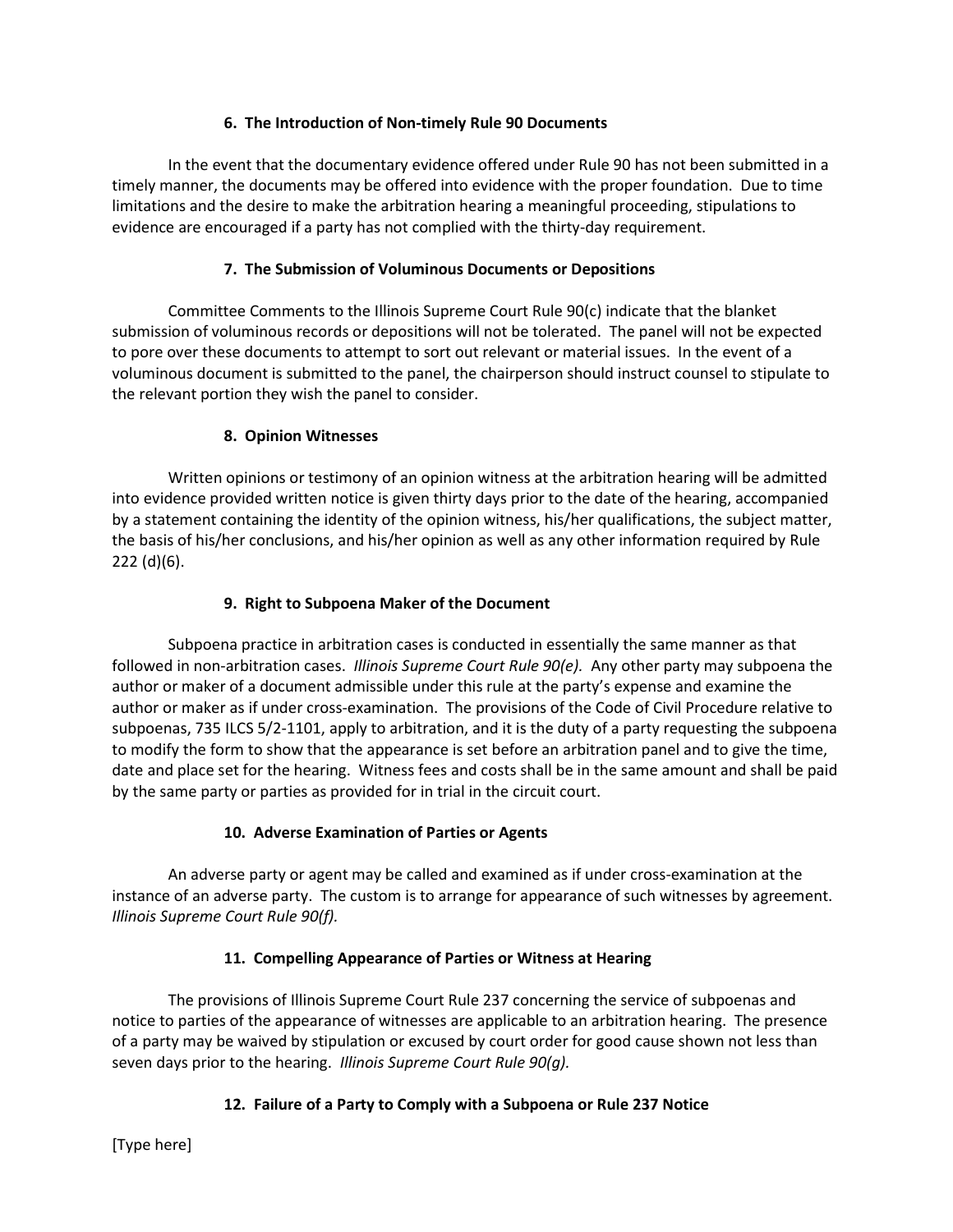A party who fails to comply with an Illinois Supreme Court Rule 237(b) notice to appear at an arbitration hearing is subject to sanctions by the court pursuant to Illinois Supreme Court Rule 219(c). Those sanctions may include an order debarring that party from maintaining a claim, counterclaim, etc. The 1993 amendment to Rule 90(g) clarified that Rule 237(b) notice to appear at an arbitration hearing carries equivalent importance to one requiring an appearance at trial such that a court may, in an appropriate case, debar a party who fails to comply from rejecting the award.

 The amendment also allows a party who received a notice to appear an opportunity to be excused in advance from appearing for good cause or by stipulation. For example, in a case where the party is willing to stipulate to the issue of liability and the only question which remains is damages, the party served with a Rule 237 notice may be excused by stipulation of the parties. If a party fails to appear pursuant to a Rule 237 notice, the panel may note the fact on the award form.

# 13. Motions at the Arbitration Hearing

 Illinois Supreme Court Rules make a broad grant of power to the arbitrators over the conduct of the hearing including the authority to rule on the admissibility of evidence as well as decide the law and facts of the case. This authority implies that the arbitrators may exclude witnesses upon request of counsel and rule on motions concerning the admissibility of evidence for purposes of the arbitration hearing only. The arbitrators do not have the authority to issue an order of any kind. They cannot hear motions for dismissal, summary judgment, sanctions, default judgments, continuance, amendment to the complaint or transfer of a case. Issues that may arise in the proceeding of a case prior, ancillary or subsequent to the hearing must be resolved by the court. See Committee Comments to Supreme Court Rule  $90(a)$ . Therefore, any motion involving the issuance of an order must be made before the Supervising Judge for Arbitration in advance of the arbitration hearing date.

#### 14. Exhibits

 The offering of exhibits is conducted much in the same manner as in a trial. However, counsel should remember that it may be helpful to the panel if three sets of exhibit materials are prepared so that each member of the panel has a copy. Most circuits have rules concerning the recovery of exhibits.

# 15. Memorandum of Law

 A short, written memorandum of law on any complex or unsettled point of law should be prepared in triplicate so that it may be presented to the panel at the hearing. In addition, copies of the cases cited should be attached since the arbitrators may not have access to a law library at the Arbitration Center.

 Because the arbitration hearings are set for a concise presentation, any memorandum of law should be brief (1 to 3 pages) and to the point so as to minimize the arbitrators' deliberation time. As a courtesy, memoranda of law should be exchanged in advance of the hearing to allow opposing counsel to respond and avoid surprise.

# 16. Failure to Participate in an Arbitration Hearing in a Meaningful Manner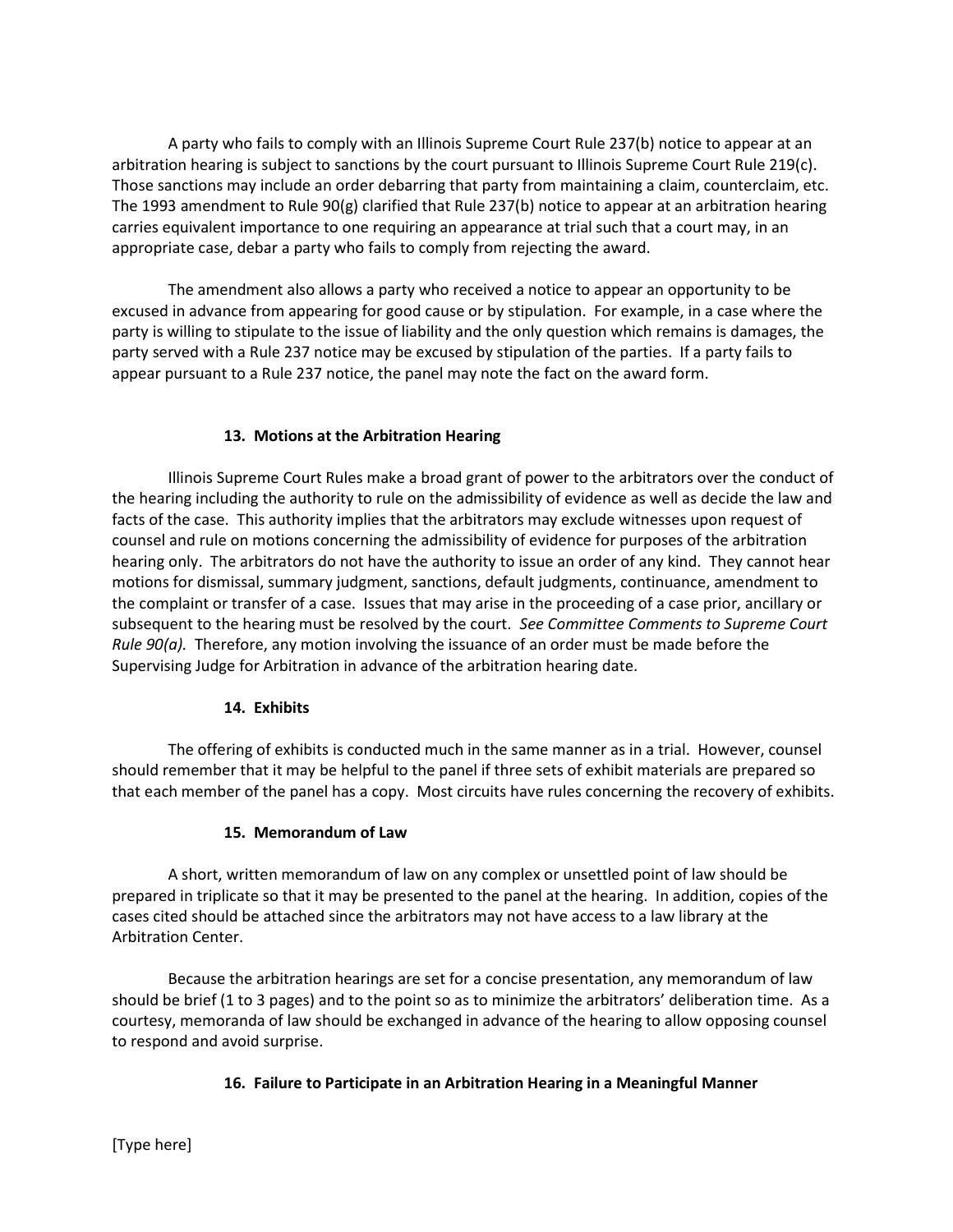All parties to the arbitration hearing must participate in the hearing in good faith and in a meaningful manner. Committee Comments to Illinois Supreme Court Rule 91 note that to permit any party or counsel to ignore the arbitration hearing or to exhibit an indifference to its conduct would permit a mockery of this deliberate effort on behalf of the public, the bar, and judiciary to attempt to achieve an expeditious and less costly resolution to private controversies.

 If a panel of arbitrators unanimously finds that a party has failed to participate in the hearing in good faith and in a meaningful manner, the panel's finding and factual basis for such finding shall be stated on the award. The award shall be prima facie evidence that the party failed to participate in the arbitration hearing in good faith and in a meaningful manner. A court, when presented with a petition for sanctions or remedy therefor based on the award finding, may order sanctions as provided in Illinois Supreme Court Rule 219(c), including but not limited to, an order debarring the party from rejecting the award and costs and attorney fees incurred for the arbitration hearing. Illinois Supreme Court Rule 91(b).

 Like any evidentiary narrative, the lack of good faith finding should be complete and specific. The factual basis should chronicle every reason for the panel's finding. Those reasons must be in the form of facts, not conclusions. The findings should also include a recitation of specific facts in this case which have lead the panel to the conclusion that there has not been good faith participation.

 In drafting its factual basis, the panel should put itself into the shoes of the petitioner. What facts or what evidence would be both relevant and material to the issues in a petition for sanctions. What facts will the petitioner need to show in order to prevail. Those facts should be included in the findings. The panel does not fulfill its obligation either to the arbitration system or to the party by entering a finding of no good faith against their opponent and failing to substantiate the claim.

 Prior to the adoption of these sanctions, there were complaints by arbitrators that some parties and lawyers would attend arbitration hearings but refuse to participate. The arbitration process, and this rule in particular, was not intended to force parties to settle cases. Settlement, by definition, must be voluntary and not compelled. However, court-annexed mandatory arbitration is a dispute resolution process under the auspices of the court. Parties and lawyers must not be allowed to abuse the arbitration process so as to make it meaningless. Arbitration must not be perceived as just another hurdle to be crossed in getting the case to trial. Good faith participation, as required by this rule, was therefore intended to assure the integrity of the arbitration process.

#### ABSENCE OF A PARTY AT THE ARBITRATION HEARING

#### 1. Ex Parte Awards

 Illinois Supreme Court Rule 91 provides that the hearing shall proceed in the absence of a party who, after due notice, fails to be present. The panel shall require the other party or parties to submit such evidence as the panel may require for making an ex parte award.

 A party's failure to appear at the arbitration hearing acts as a waiver of that party's right to reject the award and a consent to the entry of a judgment on the award by the court.

 If plaintiff fails to appear at the arbitration hearing, an award is normally entered in favor of the defendant for plaintiff's failure to sustain its burden of proof. If the defendant fails to appear, plaintiff is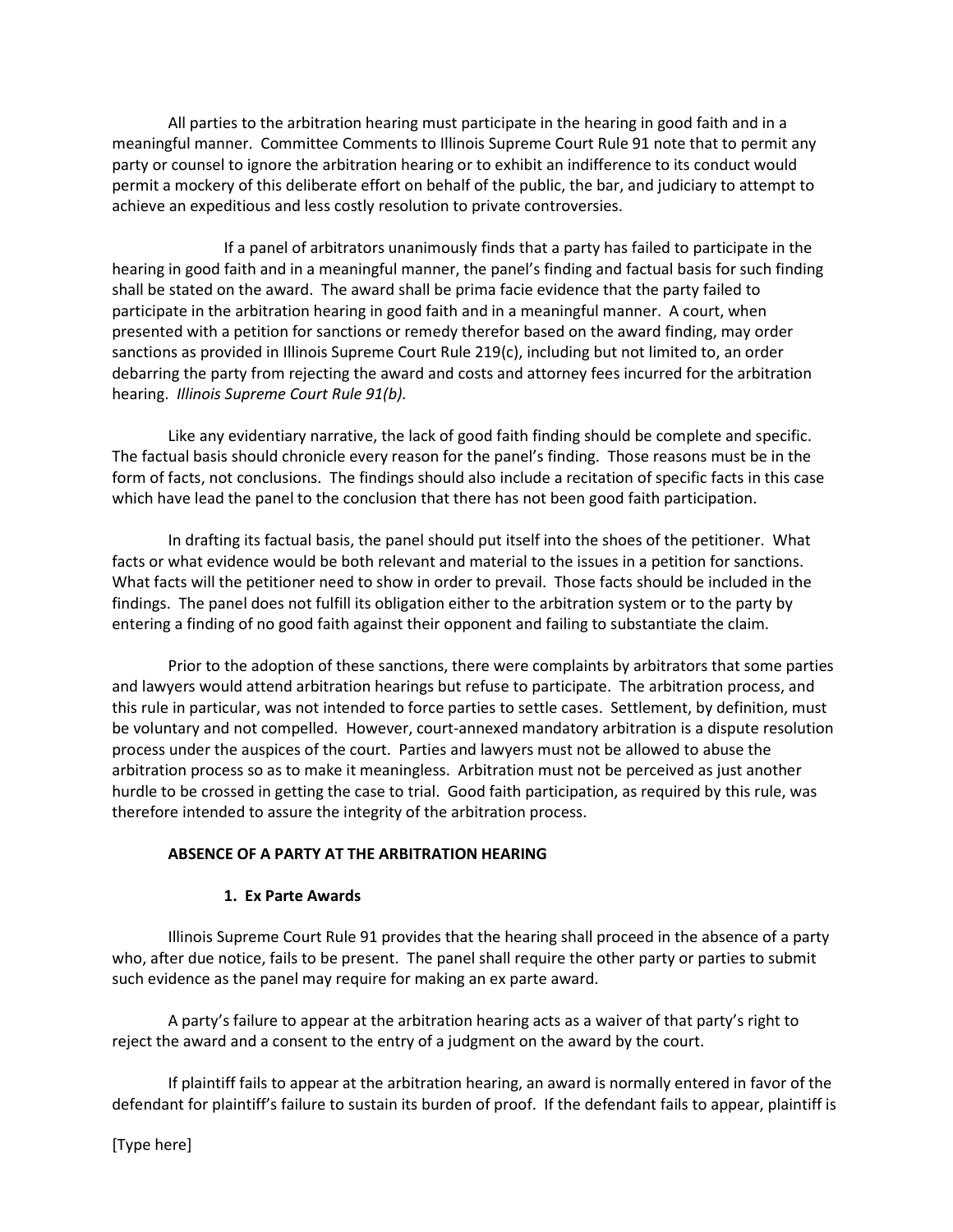still required to put forth evidence in support of his/her case. In the event neither party appears, an ex parte award may be entered under Rule 91 or the court may dismiss the case for want of prosecution.

### 2. Default Judgments or D.W.P.

 The arbitration panel does not have the authority to enter a default judgment; therefore any such motion must be brought before the Supervising Judge for Arbitration prior to the arbitration hearing. The arbitration panel may enter an ex-parte award under Illinois Supreme Court Rule 91 in the event that defendant fails to appear at the arbitration hearing, or the court may dismiss (D.W.P.) the case if neither party appears at the arbitration hearing.

### 3. Filing an Appearance or Answer at the Arbitration Hearing

 The filing of a written appearance or answer instanter at the arbitration hearing is inappropriate and will only be allowed upon leave of court. In exceptional circumstances, the Supervising Judge for Arbitration will be contacted for a ruling on the issue.

# 4. Parties Arriving Late to the Arbitration Hearing

 When both parties appear on the scheduled hearing date, they are assigned to an arbitration panel. The Arbitration Administrator should be notified immediately if a party will be late on the day of hearing; otherwise, an absent party will be found to be in default. It is the practice to wait 15 minutes after the scheduled hour before proceeding to an ex parte hearing and award.

 If one of the parties has called the Arbitration Center and has indicated that he or she will be late, the case may be held at the discretion of the panel and Arbitration Administrator pending arrival of the missing party. However, the party causing the delay will have that time deducted from their presentation of the case.

# 5. Vacating a Judgment Made on an Ex Parte Award

 The party failing to appear may petition the court to vacate the judgment in accordance with 735 ILCS 5/2-1301 or 735 ILCS 5/2-1401. The court may, in its discretion, order the matter set for rehearing in arbitration. However, under Illinois Supreme Court Rule 91, costs, fees and other sanctions may be assessed upon the party seeking to vacate the judgment.

#### H. THE AWARD

 Illinois Supreme Court Rule 92(b) provides that the panel shall make an award promptly upon termination of the arbitration hearing. The first issue for determination by the panel is whether the award will be in favor of the plaintiff or the defendant. If the plaintiff has failed to meet his or her burden of proof, the panel may enter an award in favor of the defendant. If the plaintiff has met the necessary burden, the panel may then address the issue of damages.

 The award must dispose of all claims for relief including any counter-claims, statutory or contractual attorney fees, or other relief sought. The award may not exceed the monetary limit authorized by the Supreme Court, exclusive of interest and costs. Illinois Supreme Court Rule 92. The